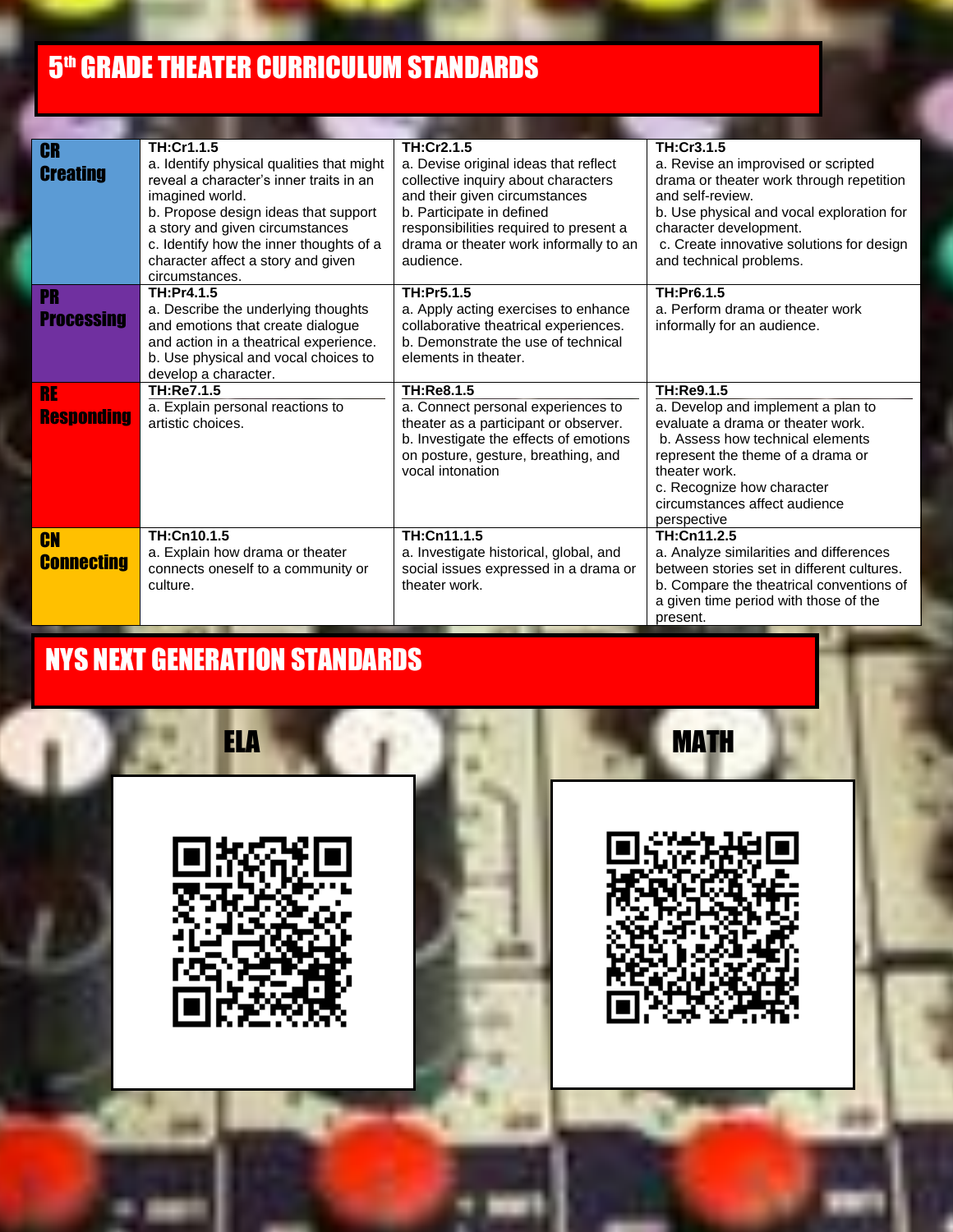# 5<sup>th</sup> Grade

## CRITICAL THINKING

- Transform personal experiences into original performances using the elements and principles of theatre
- Recognize, describe and interpret the relationship between an element or principle of theatre and its specific artistic purpose
- Critique, defend and support student preference for specific pieces of theatre using ageappropriate domain specific vocabulary
- Begin to identify simple theatrical visions and processes based on the elements and principles of theatre
- Use and manipulate tools and materials independently in an age-appropriate manner that displays increase in skill development
- Begin to discuss how theatre artists express themselves and their cultural identities through their writing and performance
- Compare and contrast two pieces of theatre of a similar theme from various periods and cultures
- Assess and compare/contrast different cultural styles in theatre that reflect people<sup>3</sup> s values and beliefs

### END OF YEAR EXPECTATIONS

- Apply self-reflection strategies to improve both performance and critical thinking skills. Incorporate, identify and discuss elements and principles of theatre in relation to subject matter, themes, and performance.
- Make decisions using elements and principles to effectively communicate their ideas both in writing and performance.
- Use a variety of theatrical materials and resources that are developmentally appropriate
- Select scripts and theatrical materials that best achieve student's artistic intent
- Create various pieces of theatre based on age-appropriate themes and topics
- Develop an understanding of the relationship between regional cultures and theatre
- Think critically to solve problems independently during the creative process
- Describe, analyze, interpret and evaluate the written and performance work of others
- Observe, analyze, and evaluate theatrical work in small and large groups
- Demonstrate growth in developmentally appropriate art understandings, which include progression towards mastery in performance technique, application of techniques to creative work, use of academic theatrical vocabulary, and concept building.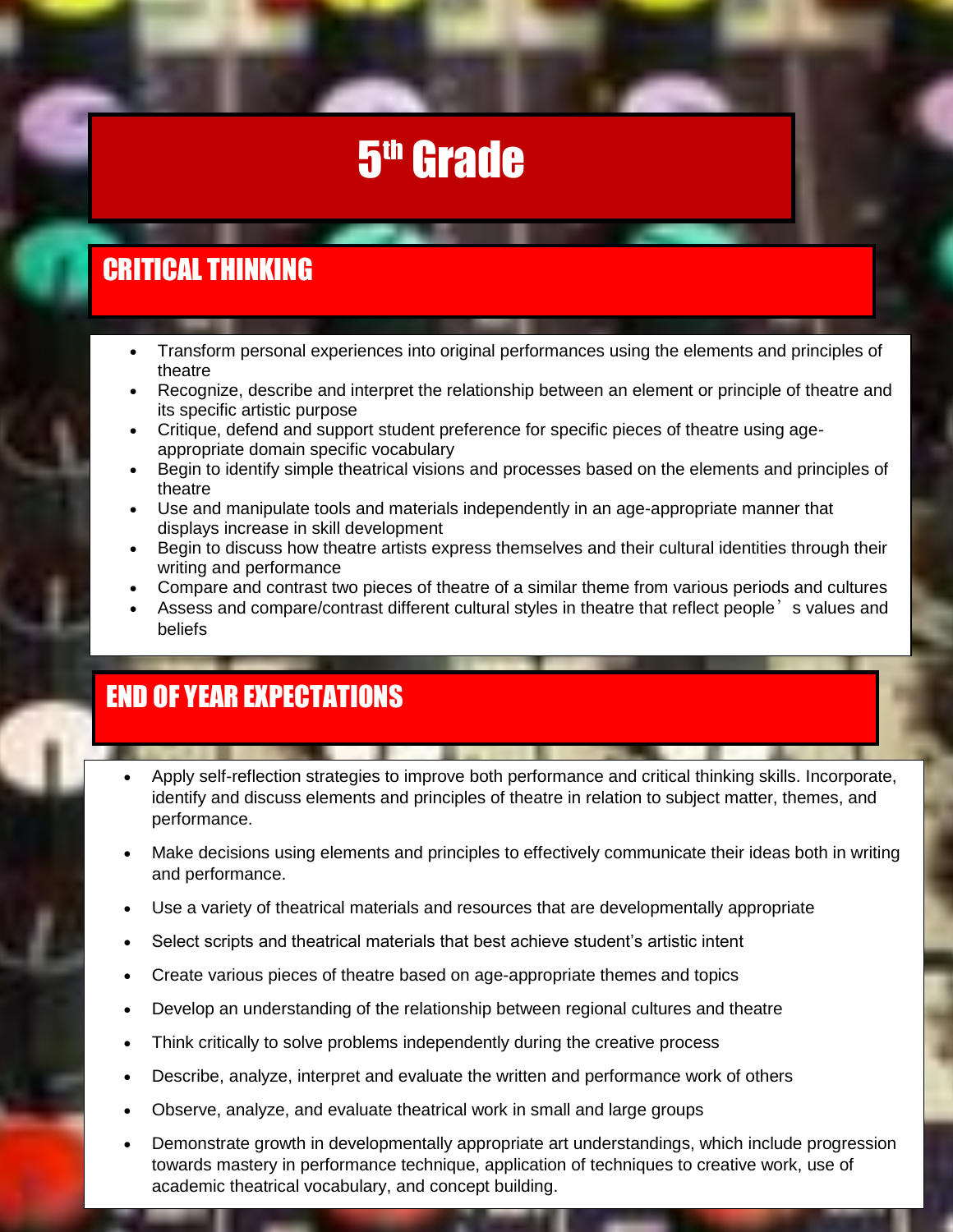# Unit : Introduction to Theatre Instructional Components



 Students will have produced at least 1 self-reflective theatre piece that depicts a symbolic or actual representation of the student at the end of this unit.

### **Objectives**

Students will be able to:

- Explain the rules and procedures of the acting studio
- Review concepts from fourth grade curriculum
- Recognize, define and use theatre vocabulary and phrases when discussing and describing theatrical works
- Develop and use a journal for concept building, writing exercises, and reflection
- Create a representational image of self to be used as a baseline for assessment of skills and knowledge

# Unit: Theatre History and Cultural Contributions

Students will be able to:

- Discuss the historical significance of theatre in our lives
- Compare and contrast themes in theatre/plays using historical and cultural context
- Research and discuss specific theatrical artists, practitioners, movements, genres and cultural traditions throughout history and the world
- Apply research skills and strategies to create a product based on research of a cultural group or tradition
- Demonstrate critiquing skills and strategies when looking at and talking about live theatre as well as written scripts
- Compare and contrast diverse cultural groups and traditions that have inspired theatrical creation.

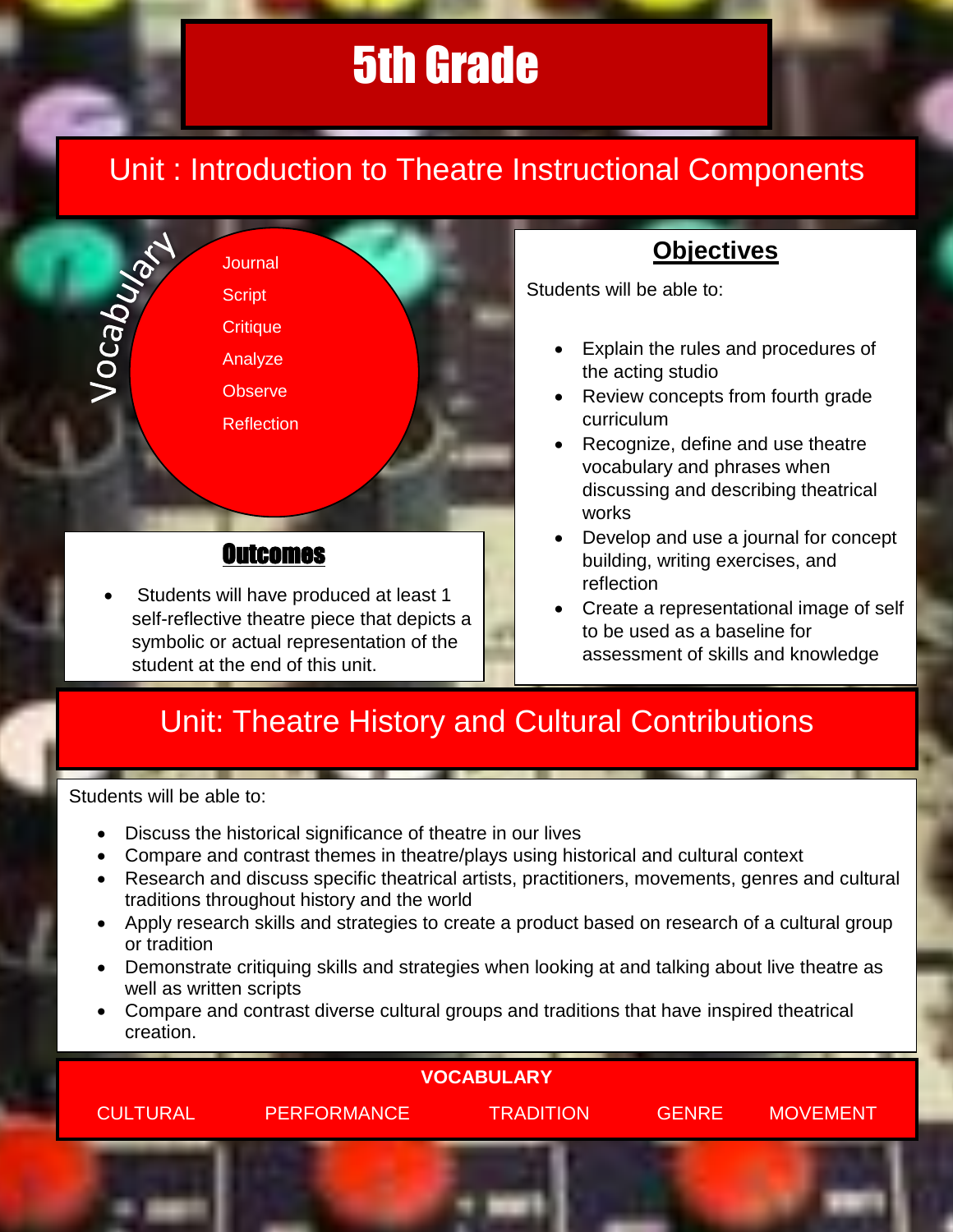Jocabulan

**Ensemble Teamwork** Actors' Tools Voice **Body** Imagination **Trust** 

## The Lion King



#### **Outcomes**

- Students will collaborate on a number of short theatrical exercises and games with any number of different peers*.*
- Students will use appropriate actors' tools of voice, body and imagination to create and participate in group activities.

# Unit: Ensemble

## **Objectives**

Students will be able to:

- Participate as a member of a theatrical ensemble
- Analyze, describe and evaluate how ensemble is important to the work we do in theatre and why it is essential
- Describe the actors' tools of voice, body and imagination, and explain how and why they are important to work as actors.
- Use the principles of ensemble work to create short pieces of theatre with others
- Use developmentally appropriate theatrical techniques and ideas to devise short pieces of original group work in teams of varying size
- Incorporate self-developed concepts in theatrical work
- Give and take in an exchange of ideas with peers on a variety of short projects

## Resources

**Theater Games for the Classroom: A Teacher's Handbook** by Viola Spolin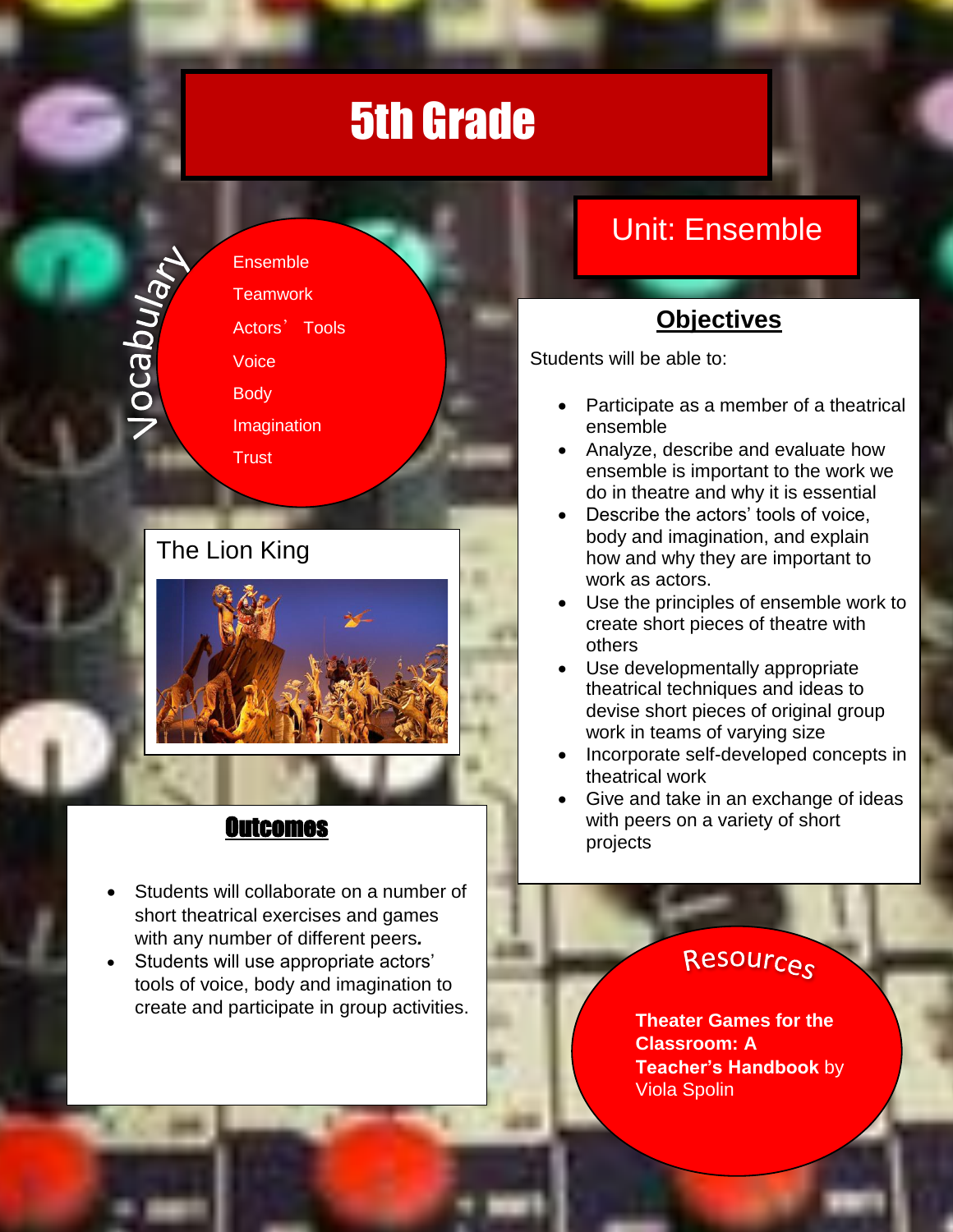# 5th 5th Grade

**Jocaburan** 

Improvisation Improv **Spontaneous Scenario** On Your Feet In Character **Dialogue Conflict** 

#### Artist: Viola Spolin



# Unit: Improvisation

### **Objectives**

Students will be able to:

- React spontaneously with sense onstage in a variety of situations/scenarios
- Develop and maintain a character without prior planning or thought
- Initiate a plausible conflict with another actor and work toward a solution
- Remain in character for the duration of a scenario
- Create meaningful dialogue with another actor without prior planning or consultation
- Incorporate self-developed concepts in stage work
- Collaborate on impulse with multiple scene partners
- Reflect orally and in writing regarding character/scene choices

#### **Outcomes**

 Students will collaborate to create a variety of spontaneous and comprehensive scenarios with a number of partners; paying particular attention to character, dialogue, continuity and conflict

## Resources

**Improvisation for the Theater: A Handbook of Teaching and Directing Techniques (Drama and Performance Studies**) by Viola Spolin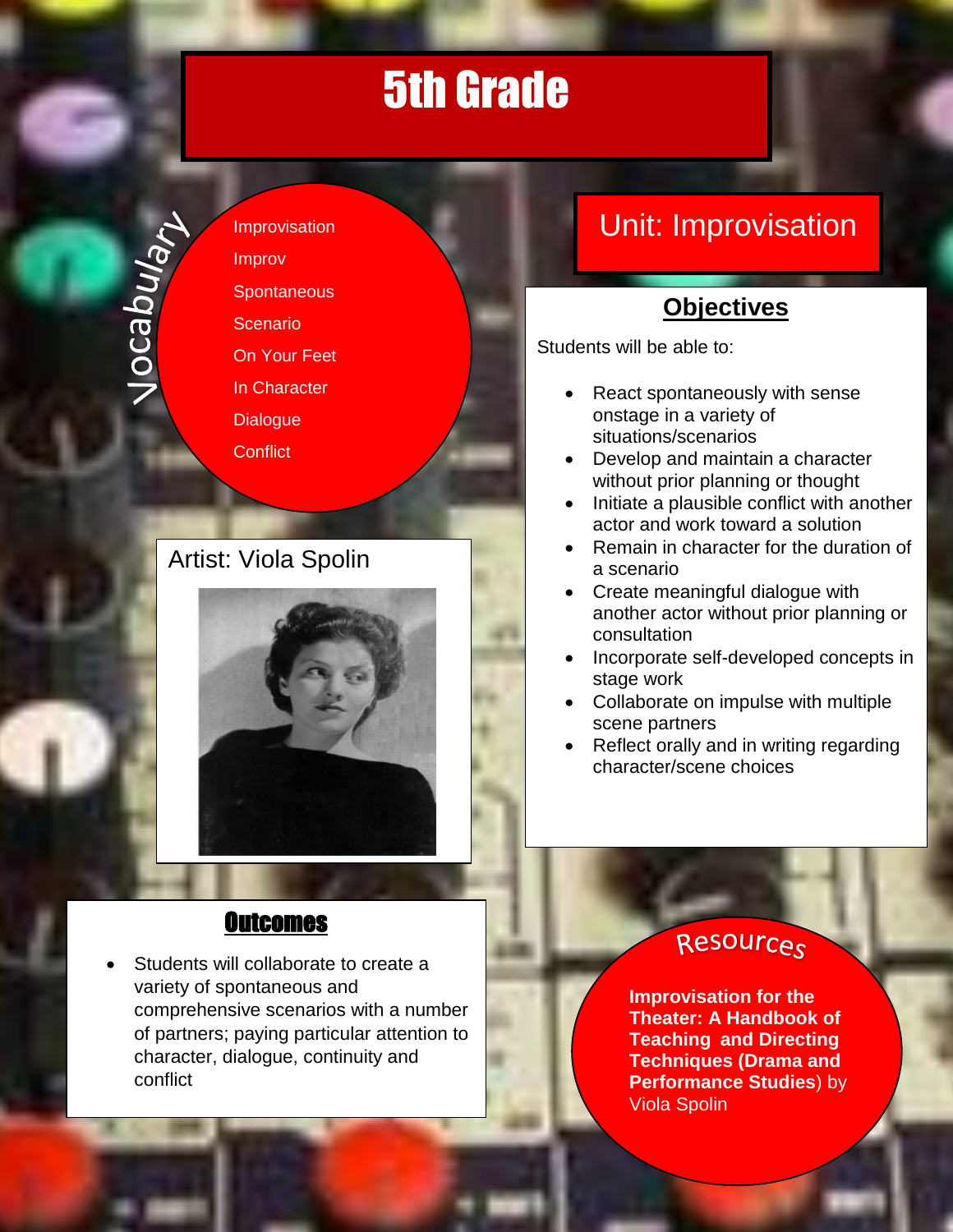Downstage **Center** 

**Downstage** Right

Full Front Full Back

One Quarter

Fourth Wall

Vocaburant

Upstage **Downstage** Stage Left Stage Right Upstage Left Upstage **Center** Upstage Right

Left

**Downstage** Profile Three Quarters Cheat Out

**Georg II, Duke of Saxe-Meiningen**



# Unit : Stage Directions and Body Positions

#### **Objectives**

Students will be able to:

- Use age-appropriate materials and tools to gain understanding of stage areas and body positions
- Orally and in writing identify all stage areas and body positions
- Effectively use shorthand abbreviations for each area/position
- Respond accurately to directions given by peers
- Communicate to others effectively and precisely using shared vocabulary
- Incorporate knowledge of body positions and stage directions into rehearsal and performance situations

#### **Outcomes**

- Students will be able to identify orally and in writing the areas of the stage and stage directions.
- Students will be able to give and receive direction accurately to/from peers.
- Students will be able to incorporate their knowledge into real world theatrical rehearsal/performance situations.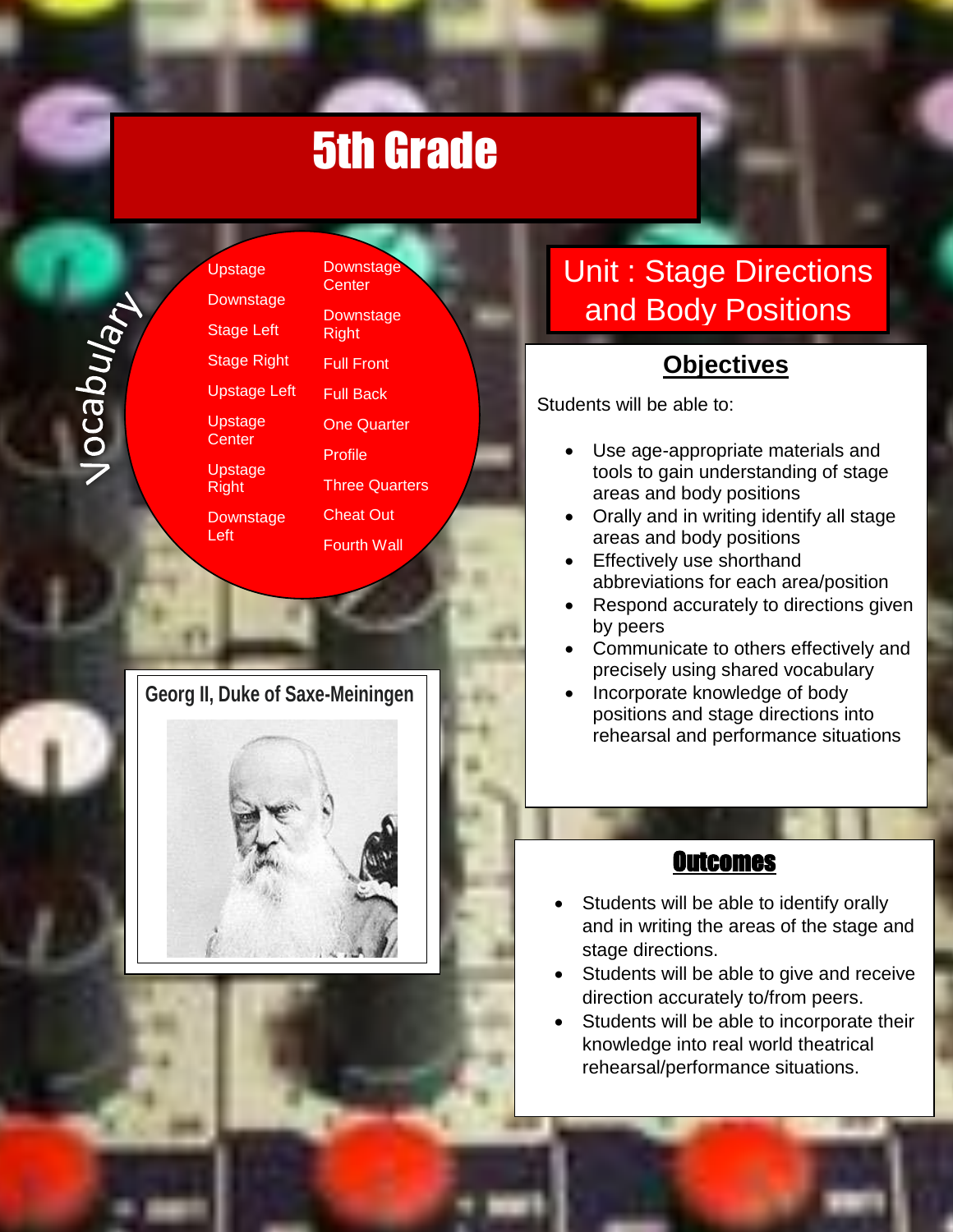Vocaburah

**Storytelling Beginning Middle End Character** Theme **Moral Blocking Tableau** Slow Motion

#### African Folktales Narrator



Convention

# Unit : Storytelling

#### **Objectives**

Students will be able to:

- Collaborate in large and small group settings to bring a simple story to life through words and movement
- Understand the role and function of a narrator and incorporate into storytelling
- Use various theatrical conventions including tableaus and slow motion in order to enhance storytelling
- Create appropriate movement and blocking to lift the story from the page to the stage
- Define individual characters through movement, voice and action
- Explain and convey the moral of a story to an audience through movement and dialogue
- Perform a polished story in front of an age appropriate audience

#### **Outcomes**

 Students will create a storytelling performance based on a book or legend from page to stage incorporating new skills and learning in areas of movement, dialogue and convention.

Resources

**Anansi the Spider (a West African Folk Tale)**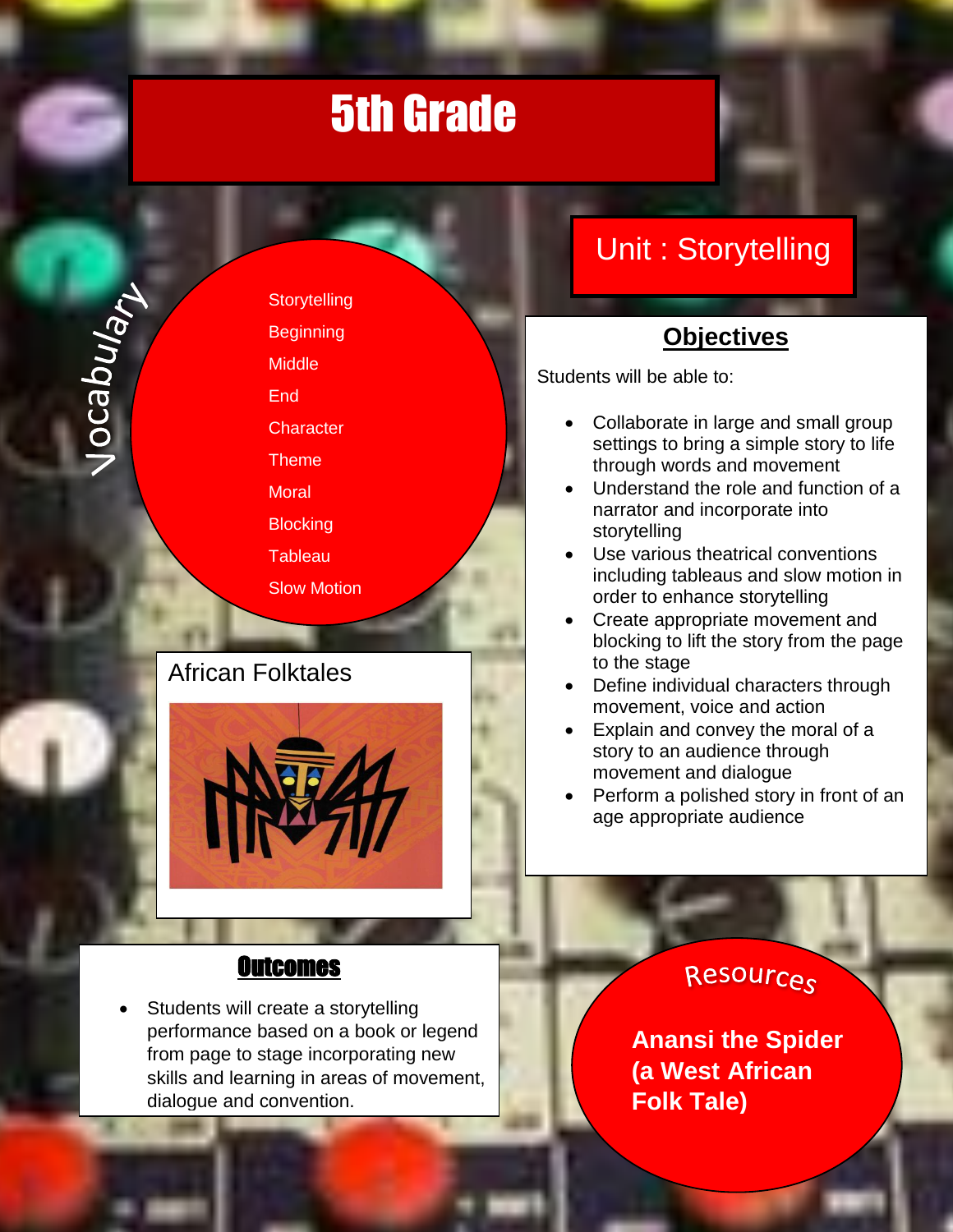**Protagonist** Antagonist **Conflict** 

**Jocaburant** 

**Resolution** 

**Script Dialogue** 

Stage Directions

**Character** 

**Sketch** 

Narrator

### Ava DuVernay

l.



#### **Outcomes**

 Students will create at least one script in collaboration with a group of peers that identifies a clear protagonist, antagonist, conflict, resolution, and effective and appropriate dialogue and stage directions*.*

# Unit : Playwriting

### **Objectives**

Students will be able to:

- Create a relevant character sketch for multiple characters including a protagonist and antagonist
- Create an appropriate theatrical conflict and resolution between characters
- Understand the role of a narrator and incorporate into a script
- Expand a conflict into a fully realized story with all appropriate parts
- Write meaningful and effective dialogue driven by character and conflict
- Collaborate with peers to fully realize a script from idea to completion
- Work individually and in teams to brainstorm and develop concepts to create a theatrical story
- Provide relevant stage directions to enhance and clarify a script
- Format and type said script in appropriate theatrical form

### Resources

**Playmaking: Children Writing and Performing Their Own Plays by Daniel Judah Sklar**